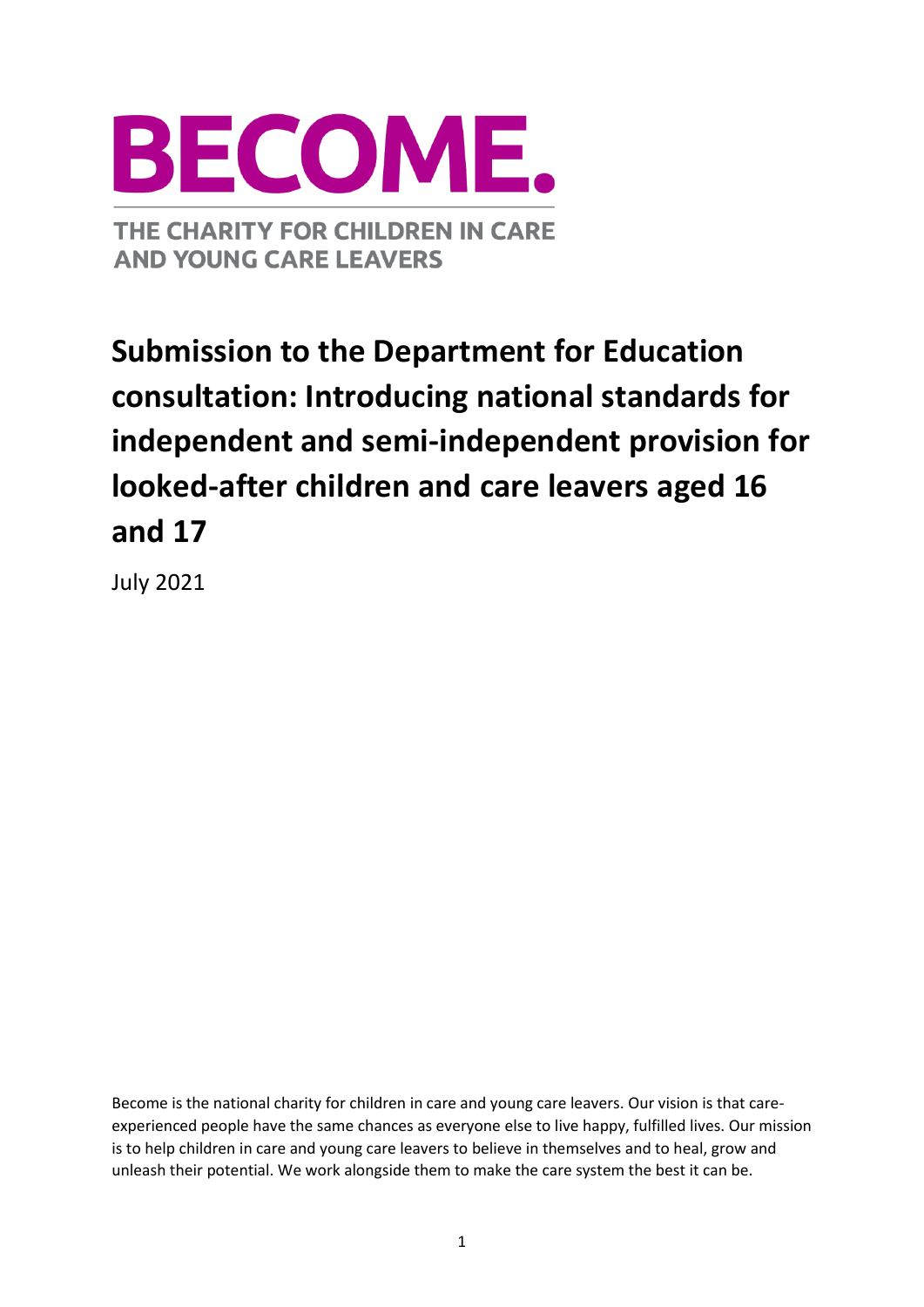# **Introduction**

Become welcomes the opportunity to contribute to the consultation on the government's proposed national standards for independent and semi-independent provision. Given Become's role, we have responded to the questions most relevant to children in care and young care leavers, drawing on what young people with experience of care (and particularly independent and semi-independent settings) tell us about their experiences through our advice, support and participation activity.

Although we respond below to the questions included in the version of the consultation intended for charitable sector organisations, the content is based on discussions with care-experienced young people using many of the questions included in the version for children and young people. We are extremely grateful to everyone who spoke with us for sharing their time and expertise to support this response. Below, any indented and italicised text surrounded by quotation marks is a verbatim quote from a care-experienced young person who contributed to this response. We also encouraged and offered support to young people to respond as individuals directly to the consultation.

### **Executive summary**

- We reject the Government's proposals in the strongest of terms. Establishing a separate set of national minimum standards for independent and semi-independent settings will establish a two-tier care system for children aged 16 and 17. The Government's plan to introduce this new regulatory regime is not in care-experienced young people's best interests, nor does it reflect what they tell us about the care and support they want to receive at this age in independent and semi-independent accommodation and other settings.
- Proposed indicators to differentiate between 'care' and 'support' are flawed and establish nonsensical contradictions with existing legislation and guidance. The views of careexperienced young people below clearly illustrate that both 'care' and 'support' are required regardless of the type of setting in which they live.
- Young people have told us they view the proposed national standards as vague, dehumanising, and unsuitable. They omit a number of crucial elements of necessary care for young people in vulnerable situations, including support with education, understanding and developing positive relationships, meeting healthcare needs, and ensuring their wishes and feelings are heard and acted upon.
- We maintain that the inclusion of independent and semi-independent settings within the existing children's homes quality standards, with modifications where required, is the best way forward. This aligns with what young people tell us about how they want the level of care and support they receive at age 16 and 17 to be maintained whilst respecting their growing independence and autonomy.

*"The standard of care and support for a young person shouldn't be different no matter where you're living. I personally think people who are in supported accommodation and hostels need that extra bit of care and love and support. Being there for them, being an ear to listen to. I feel like they're missing the point. These are children. You would want them to have consistent support and levels not to differ. It should be the same all the way through. It shouldn't be different for one child to another. I really hate that."*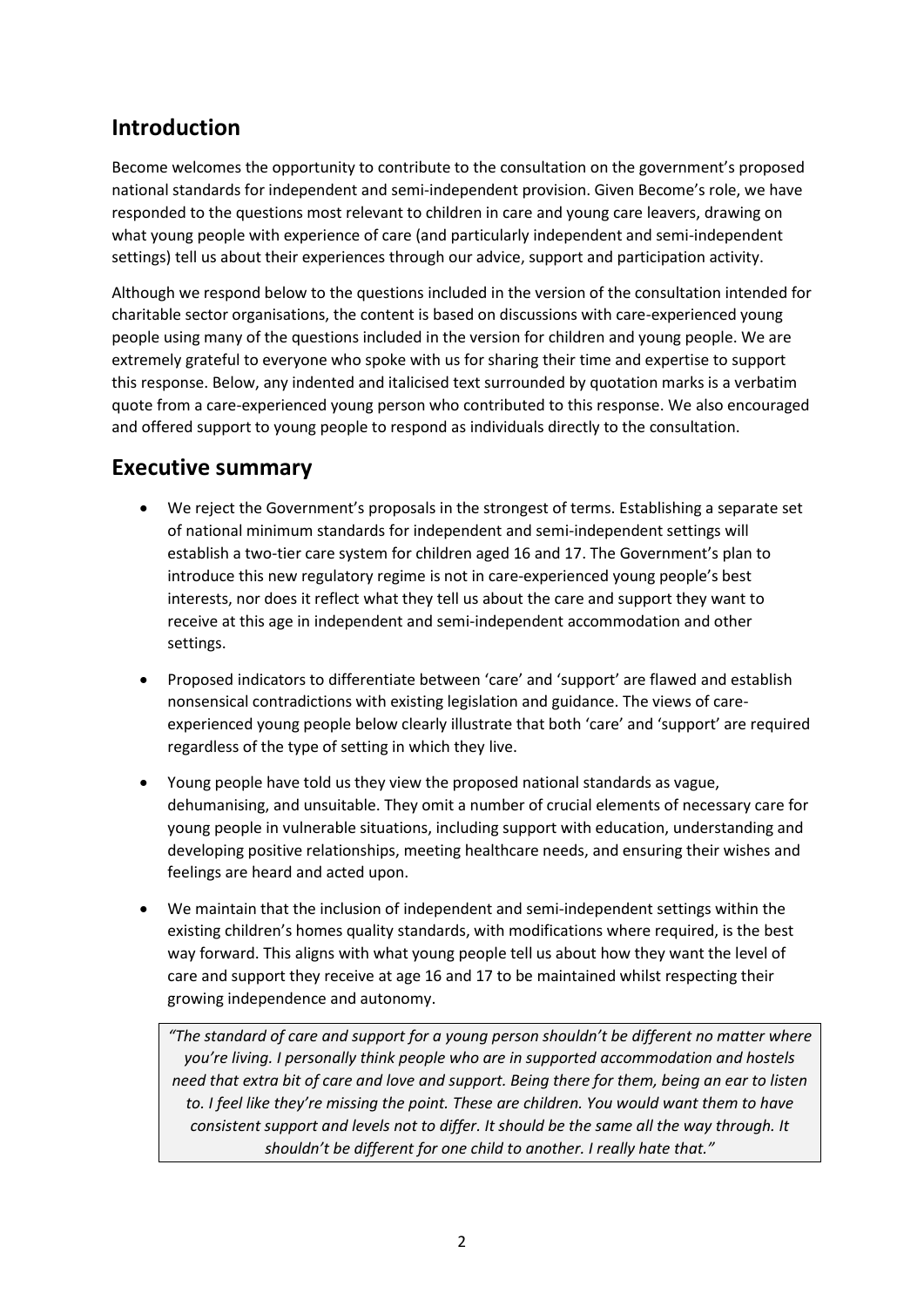### **Our response**

### **The difference between care and support – are we using the right indicators?**

- **1. To what extent do you believe that each of these indicators is helpful in determining whether a provider is delivering 'care' or 'support'?**
- 1.1. For each indicator listed: *'Very unhelpful'.*
- **2. Please explain your answer.**
- 2.1. The purpose of these indicators is to distinguish between 'care' and 'support', a distinction which we do not believe is in the best interests of children in care and care leavers, nor reflects what young people tell us about the help they want to receive regardless of the setting in which they live at age 16 or 17.
- 2.2. The needs of young people cannot be neatly separated into two categories based on these or any indicators. Experiences in care (and of life as a young person at this age especially) are inherently messy, contradictory, and completely individual. Young people's circumstances and vulnerabilities can change considerably in short spaces of time, and the proposal to create two unequal tiers with a set of differentiating indicators does not reflect this.
- 2.3. Some of the proposed indicators are clearly nonsensical and paradoxical when compared to existing legislation, guidance and practice both within and beyond the care system. For example, guidance accompanying the Children's Homes Regulations already notes that children should be given an appropriate degree of freedom and choice in relation to day to day arrangements for their care, including personal items such as clothing.<sup>i</sup> Even at 16 or 17, children currently living in semi-independent and independent settings very rarely have full control of their finances as the placement cost is typically met on their behalf by the local authority under their duty to accommodate each looked after child.<sup>ii</sup> Even adults accommodated in supported housing who are in receipt of benefits often don't have full control of their finances as costs are covered in Housing Benefit being paid directly to the provider.
- 2.4. In contrast to recent government action such as the extension of personal advisor support to age 25 and the introduction of Staying Put and Staying Close opportunities – which seek to extend aspects of care beyond age 18, the proposed indicators suggest young people leaving their supported accommodation placement should not be provided with any aftercare support by staff. The formalisation of non-care settings which are unable to provide ongoing support into early adulthood is a dereliction of the corporate parenting principles and significantly disrupts the valuable ongoing work of the Department for Education to improve cross-governmental support for care leavers.
- 2.5. To support our response to this question, we shared a small number of scenario examples based on some of the indicators listed with care-experienced young people and asked them to reflect on what felt appropriate at age 16 or 17 (hence the use of 'he' or 'she' or 'they' below in the quotes below). Not a single response from any person to any scenario provided a clear 'yes' or 'no' answer; all felt this would be dependent on each individual, the context of the setting in which they were living, the support they received from adults beyond the place they were living, and other factors, and rejected the idea of fixing rules in place to separate 'care' and 'support'.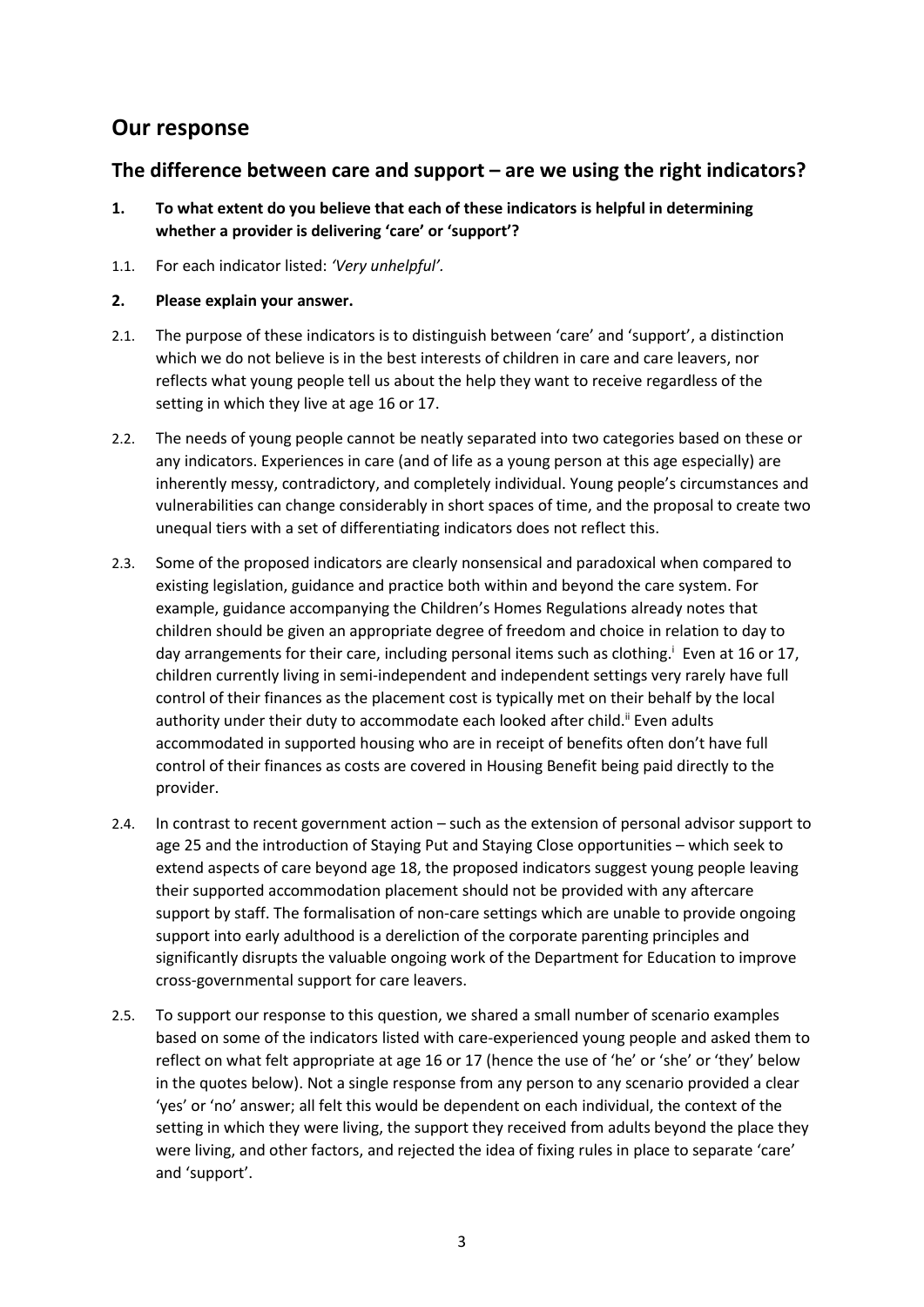2.6. Although local authorities would continue to determine alongside young people where they should live within the proposed regulatory structure, those we spoke to felt the indicators were too simplistic and as a result unhelpful and redundant. In some cases following personal experiences of being placed in independent and semi-independent settings before they were ready and the failure of their corporate parents to listen to their views, some were concerned about the ability of local authorities to make these decisions in their best interests, especially given the awkward distinctions made in separating 'care' and 'support' within the indicators.

*"It's about ensuring that there is a clear demonstration that the young person is being given all their options and not just accepted here at the first hurdle*."

2.7. Some examples of the complexities around a selection of the indicators are offered below. Young people's responses clearly indicate the fallacy of introducing indicators which create a distinction between 'care' and 'support'; young people living in any setting need different approaches at different times appropriate to themselves as individuals and the situations they encounter. This can only be guaranteed by the provision of care. These responses also touch on areas missing in the proposed supported accommodation standards, explored further in response to question 8 below.

#### 2.8. Are young people in charge of meeting all of their health needs?

"Anxiety was a big issue for me at that age and my foster family helped me a lot with being *independent at the GP. They started off with helping me book and then eventually going to the appointments myself… At age 16, that where if there's something she doesn't know how to do it, she should get that support from a key worker. They should have a conversation with her at least to say 'these are the things you want to say' but can also step in to help during the call itself if they need to."*

*"Yes and no. When you have so many things going on it's hard – you're in supported accommodation for a reason. You might take ages booking the GP, and you need someone reminding you or booking for you, just like a parent would do. There does need to be that adult there who can step in and do that. But it depends on the person – there's someone who might kick off if you do it for them, so they can just be reminded."*

*"Would I be confident at age 16 or 17 being solely responsible for my own healthcare? No. Would my sister? Yes. If the young person wants to do that, then let them do that, but don't make it so they have to if they can't."*

*"The responsibility should be on the key worker, however with each individual they can be personable. I don't think one shoe fits all. This is the same with everything. It should be the professionals' responsibility to ring… but they can go to each young person and find out what works for that young person."*

*"Doing so is great character building and promotes independence, but I think at that age I'd have been quite scared to do so and I wouldn't expect a young person not to be consulted on it beforehand… You can't assume."*

#### 2.9. Do young people have full control of their own finances?

*"At 16 or 17 you're in college, so if you're wise enough to travel to college, you should probably have full control. But of course they need key workers advising them what's what*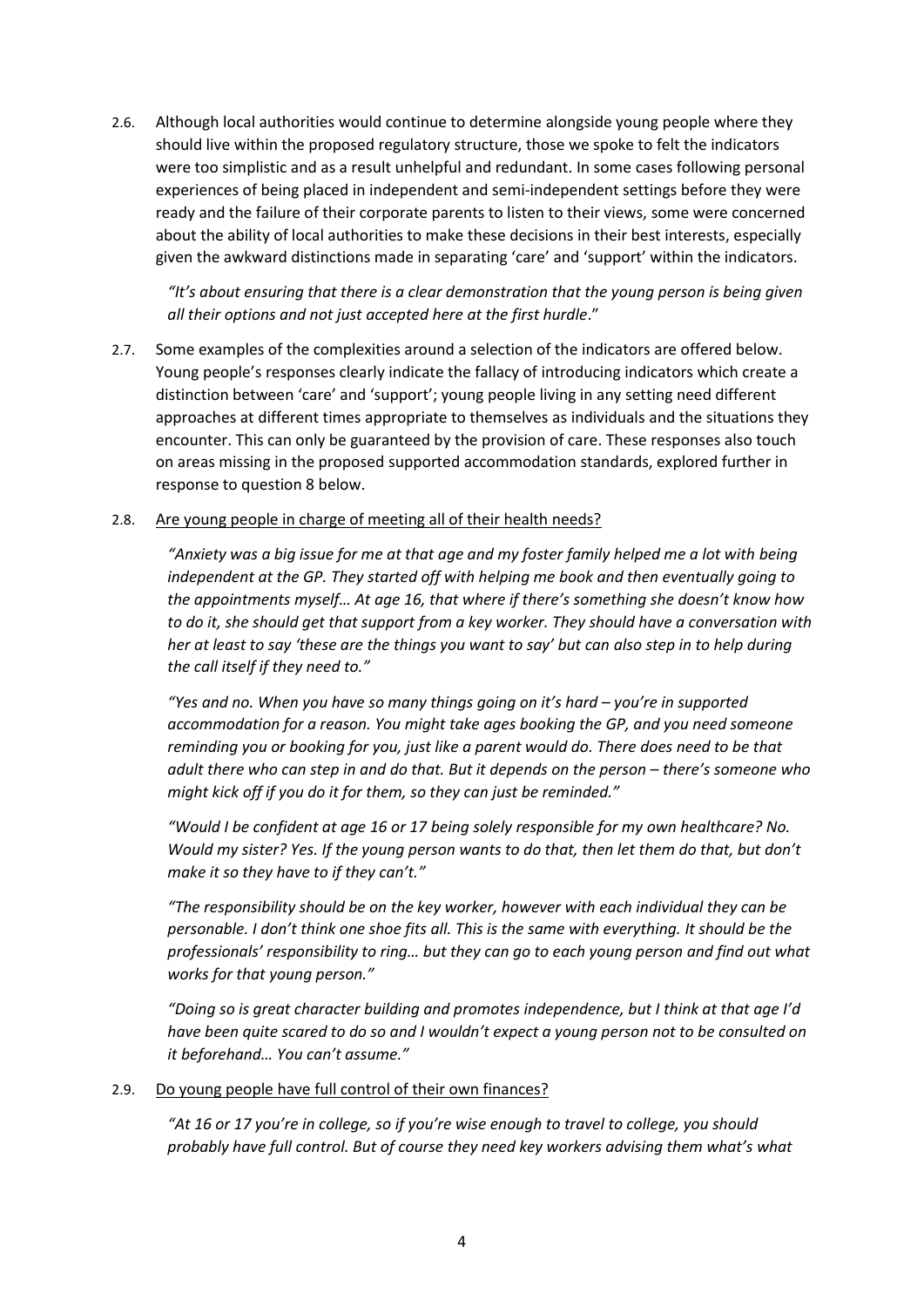*but not so much that's it's intruding. It's about making them aware so they can take that responsibility."*

*"I didn't have control of any finances until I got my first job, but I didn't know how to handle my money. If you're living in these situations in supported accommodation, you've got the leeway to be a bit irresponsible and order too many takeaways for example. It's something you have to learn the hard way sometimes. It's really important you do give that chance, but only you need to know how to do it."*

*"If he's in a spiral of bad habits and needs help then no."*

*"He should have control, but there needs to be an awareness that if you go out and buy a bag of weed you won't have enough for food. There needs to be someone there weighing up the consequences of the decisions they make. They shouldn't tell them how to spend it. We want that independence but there's needs to some kind of compromise. It's someone to keep an eye on it. Like a parent."*

#### 2.10. Do staff have any access to any medical records?

*"If she has something where people need to know then yes, but the most they should know by default is what help she needs. She should have control over what they share. It should on a need-to-know basis."*

*"She needs to have control and give consent herself. Sometimes people can treat you in a certain way because they've read a file."*

*"The same rules that parents have got around accessing information should be the same rules that parents have got around accessing information because that's what they should be. They should be like parents. We shouldn't use that word but they should be like parents."*

#### 2.11. Can young people go out of the establishment without staff's permission?

*"Up to the age of 18 I had to ask permission to go and stay at friend's houses and was still provided with curfews. Within that age you sort of feel embarrassed when your friend has a longer curfew."*

*"If I was to have kids of my own, for as long as they were under my roof, I'd expect them to let me know… I can laugh about it now, but at the time I wasn't aware of the danger."*

*"I don't think he should have to ask for permission, but he should make people aware."*

*"When you live with parents, that's what you should do. You expect your parents to know where you are."*

*"In my supported lodgings I had a 10pm curfew on weekdays. Sometimes there are too many restrictions and it can cause you to do things like run away or get in worse behaviours."*

2.12. We do not believe that more strongly defining what is expected of independent and semiindependent settings – by establishing a separate set of regulatory standards for the purpose of preventing young people from accessing care when they need it – is the right way forward to boost their quality. Some of the best experiences young people share with us about their time in independent and semi-independent settings are examples of where the provider has gone beyond what is seen as 'support' to – illegally – provide 'care'. The confusion identified by the Government around the distinction between 'support' and 'care' cannot be solved by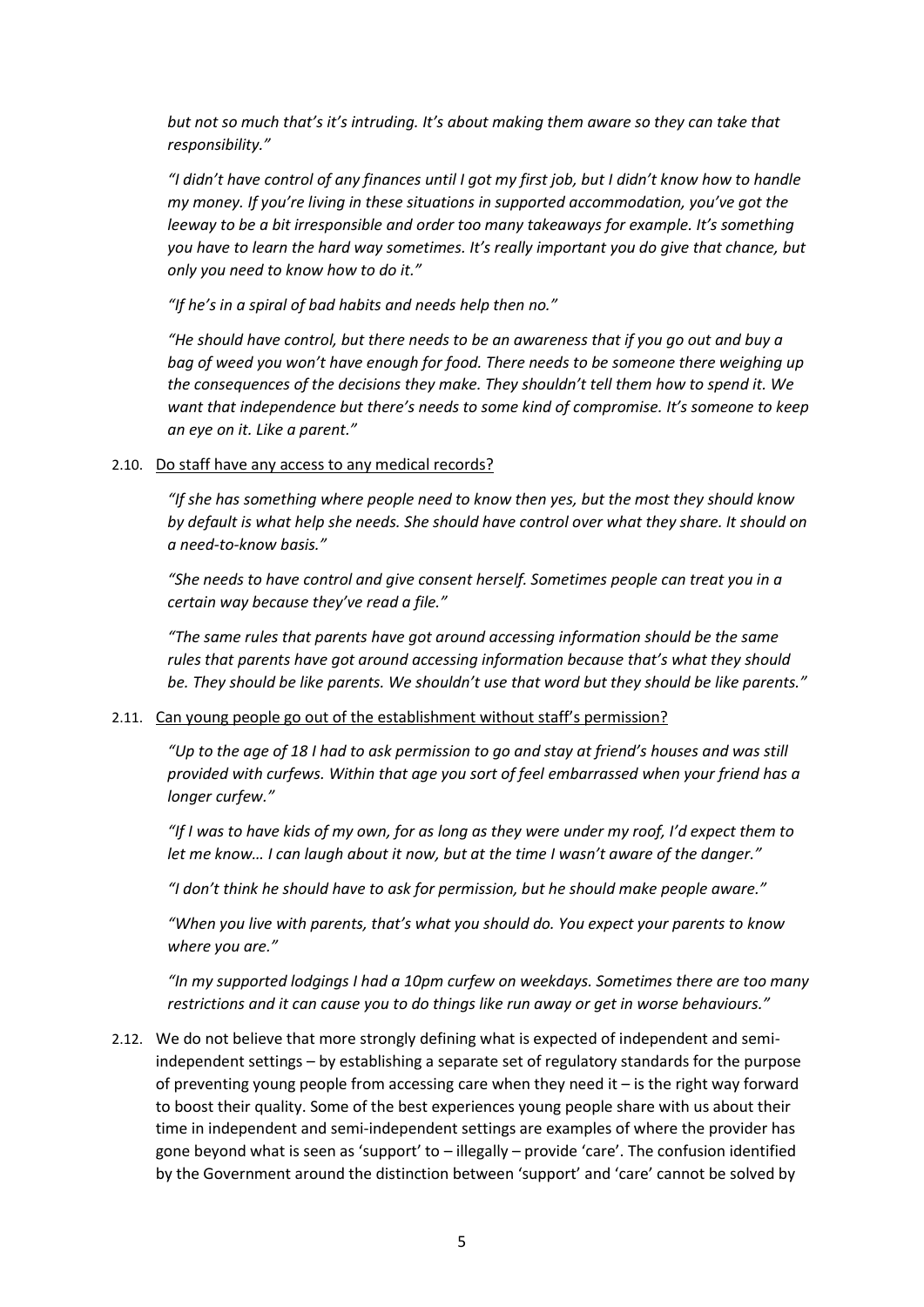further attempts to define it; the idea of a neat distinction existing between the two is inherently flawed. This message was clearly articulated in our response to the 2020 consultation on unregulated settings which argued against the introduction of a separate set of national standards.<sup>iii</sup>

# **Defining 'unregulated' independent and semi-independent provision – should we call all of this provision 'supported accommodation for older children'?**

**3. Do you agree that the Government should define all of this provision as 'supported accommodation for older children' in future?**

No.

- **4. Please explain your answer, including any alternative suggestions.**
- 4.1. In our conversations with care-experienced young people, all appreciated the difficulty of selecting something which sufficiently captured the variety of accommodation options covered.

*"I feel 50:50 on it. It's not the best words, but 'supported accommodation' is probably one of the best blanket terms you could use."*

*"I want something nicer, but that still allows me to be quite independent there if I want to. It's about a nice environment where people care about you."*

*"It's really just called a flat or a house. To separate them is quite difficult."*

*"Maybe supported independence? It's about having a safety net."*

*"It's good to an extent but it needs that bit more explanation. Supported transition to independence. It still gives that autonomy over your transition to your own independence?"*

- 4.2. We are concerned about the use of 'older children' to separate children by age in a way which isn't present elsewhere in the care system. It formalises and validates placing children routinely in independent and semi-independent settings, a practice which has arisen not as a deliberate choice in response to what young people want, but as a symptom of a lack of regulated residential capacity. We believe this will further embed a damaging precedent in care and establish an additional 'cliff edge' akin to that experiencing by young people when they cease to be looked after, typically at age 18.
- 4.3. All children (i.e. those under the age of 18) benefit from a set of rights and protections under the UN Convention on the Rights of the Child and domestic legislation and guidance which dictates the care they can expect to receive as a looked after child. Children living in foster care, children's homes or other settings do not experience a change in the care or support they receive at age 16.

*"I'm not sure how I feel about 'older children'. 16 and 17 is a bit of a weird age because you're moving from being a child to being a young person. I don't know if using 'children' is quite the right term, but at the same time, a lot of people look at 16 and 17 and don't think they need to concern themselves as much. There's a psychological thing there that tells people they're still not adults which could be good."*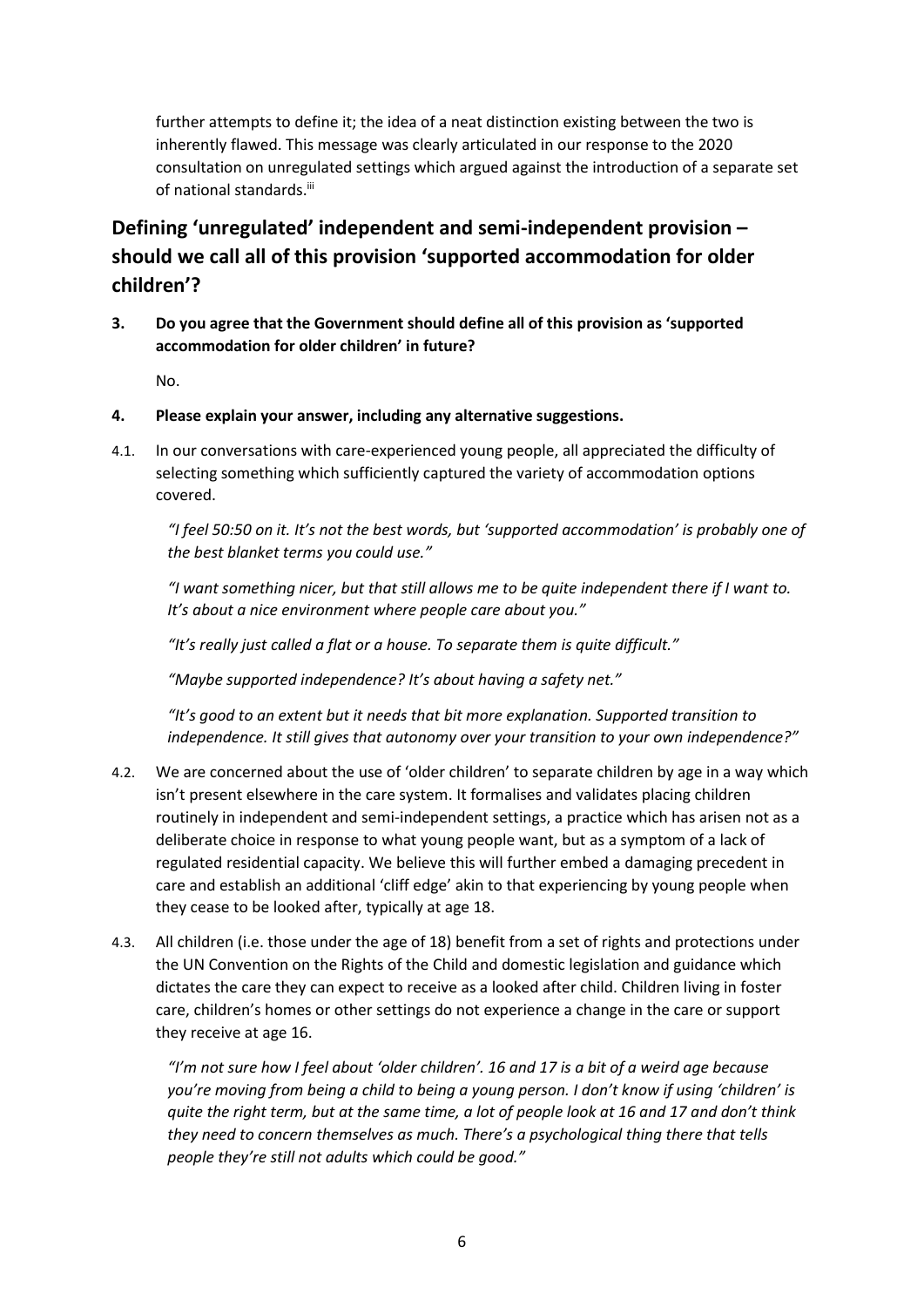4.4. Some young people told us they felt the term 'supported accommodation' was stigmatising; it wasn't a term they would be comfortable using with friends, for example. There were concerns about introducing additional terms which marked care-experienced young people out as 'different' to their peers, a common experience through their time in and leaving care.

*"When you say to some people you live in supported accommodation, they ask 'what are you being supported for?'. I never liked to say that I lived in supported accommodation at the time as it gave me that vulnerable status."*

*"Supported is a nice word but there are some negative connotations. It might not feel good to say you're in supported accommodation."*

*"I wouldn't say it to my friends. I'd feel embarrassed."*

4.5. We look forward to reading responses to this parallel question from the children and young people's survey and urge the Government to listen to young people's suggestions when deciding what independent and semi-independent settings may be collectively named if a change is pursued. If settings were to be included under existing Children's Homes Regulations (potentially with modifications as is already the case for secure children's homes and short break care, for example<sup>iv</sup>), an umbrella term such as 'homes for children and young people' or 'residential care for children and young people' may work to capture the mixed portfolio of different residential options which all provide care, although we urge that further consultation on this with young people would be necessary.

#### **What does the best of this provision look like?**

**5. Please provide examples of the types of independent or semi-independent provision that exist in the sector. For local authorities responding, this may be types of provision that you commission or, for providers, this may be a description of the service you offer. We are keen to hear a range of perspectives on this. These may be broad categories of provider types or bespoke examples. Please provide as many details as possible, including:**

**a) What do you call the type of provision(s) that you use/deliver?** 

**b) Could you tell us about the provision, including who the provision accommodates, and how the needs of those accommodated are met through different forms of support?**

**c) What are the positive features and characteristics of the provision that you would want to retain in future?**

**d) What are the negative features and characteristics of the provision that you would not want to retain in future?**

5.1. At present, many care-experienced young people live alongside other adults in independent and semi-independent settings who are there for different reasons, for example to receive help for recovery from substance misuse or due to mental health difficulties. Young people have told us this can create a number of problems. For 16 and 17 year olds especially, they felt it was important that children in care and care leavers were able to receive the specific support they needed in a setting where they were supported to live alongside others with shared experiences.

*"We lived with someone who was really struggling with their mental health and we got into conflict with that person. I was surprised to see that the semi-independent settings were*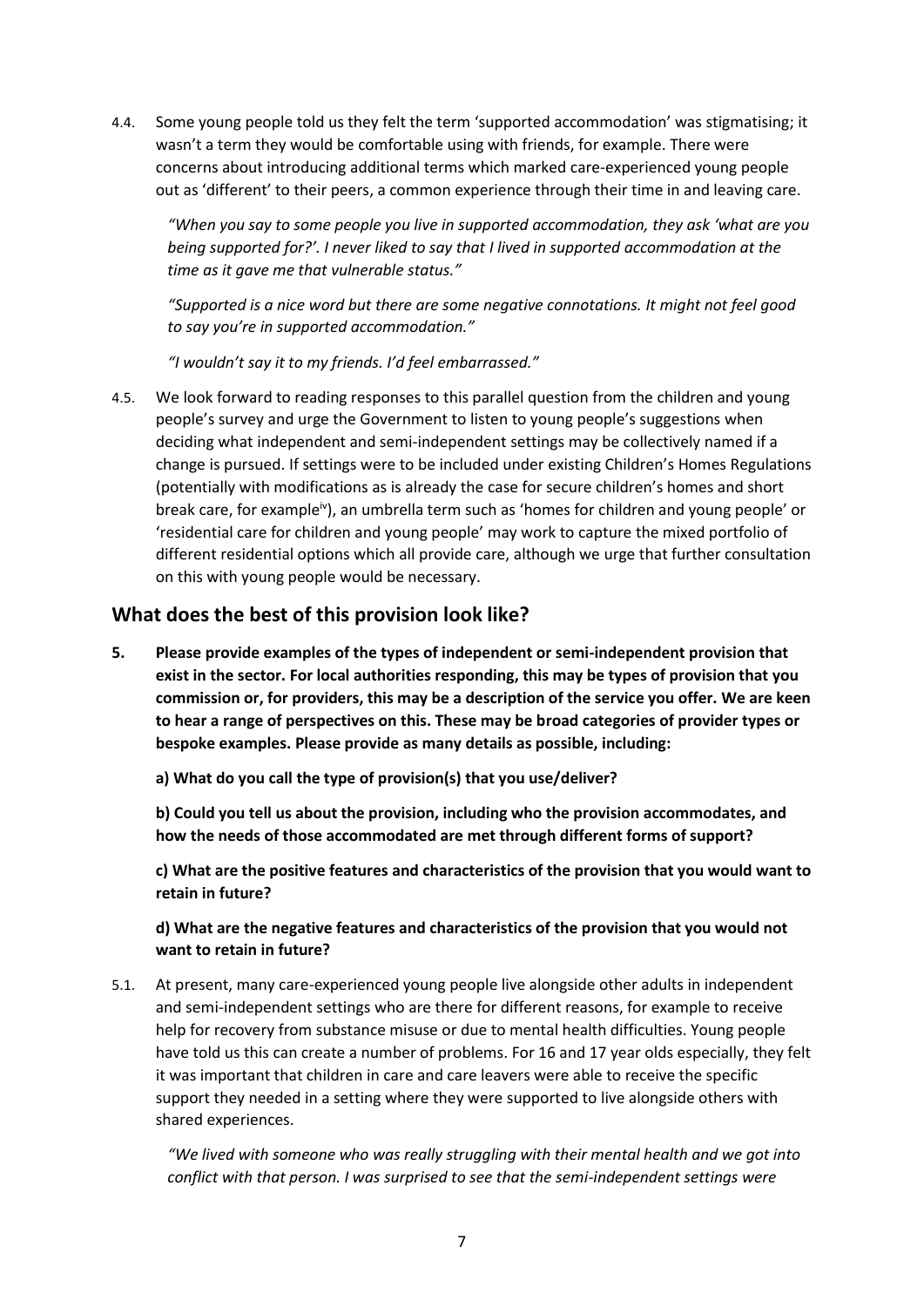*mixed and that he wasn't somewhere specifically for those with mental health difficulties. We had to be mindful around that. We weren't aware."*

*"Some of the semi-independents aren't proper semi-independents as you're surrounded by other adults. The place needs to focus on what you need to do at 16 or 17."*

*"I was moved to a place with a mum and two children, others who were drug addicts. It wasn't a conducive place to studying. It's not a positive environment. If you've come into care then you've been taken out of a negative situation – you shouldn't just go into another one."*

- 5.2. It is yet unclear as to how new regulatory standards for children in care and care leavers aged 16-17 would be enforced within a setting that also accommodates adults, particularly where the expectations of care and support differ. Paradoxically, the national statement of expectations for supported housing for adults published in October 2020 includes an expectation that it meets its residents' health, care and support needs.<sup>v</sup>
- **6. Are there examples of where it would be appropriate to place a looked after child or care leaver aged 16 or 17 in a setting that does not deliver any care or support?**
- 6.1. No.

#### **7. Please explain your answer.**

7.1. Respecting a young person's growing autonomy and listening to their wishes and feelings about the level of care or support they want to receive does not necessitate placing them somewhere that does not, and legally cannot, deliver care. Recognising that some young people do prefer independent and semi-independent settings does not require denying them the opportunity to receive care when they need it. As noted above, young people's needs and circumstances can change, and providers and their staff need to be able to adapt and adjust the level of care and support offered as needed in response. This is already the case currently for children living in other care settings, such as in foster care or children's homes.

*"People working in supported accommodation need to be trained to decipher how to react with different individuals and figure out what level of support they need."*

*"There's a safety net, that's what it needs to be. We need to know that if something bad happens, we're not on our own. If we lose a job or our mental health goes down the pan, we need to know there's something there."*

7.2. To support our answer to this question, we asked care-experienced young people about what it meant to be aged 16 and 17 – what was different about this age and what was similar to the years before, and what might change in the care or support they expect to receive? They told us emphatically that they did not want to see an additional 'cliff edge' introduced into the system which dictated what they should or should not receive based solely on their age.

*"Yes there's a difference, but it's not that big. You're still a vulnerable person, you're still not an adult, you've still been through the care system. To be told at age 16 that you don't get any care isn't right."*

*"It's just another way that the system neglects us. There needs to be more of a gradient where you go from the care you get when you're in care, and then by the time you're turning 18 it can be more like support. I don't think the government understand this."*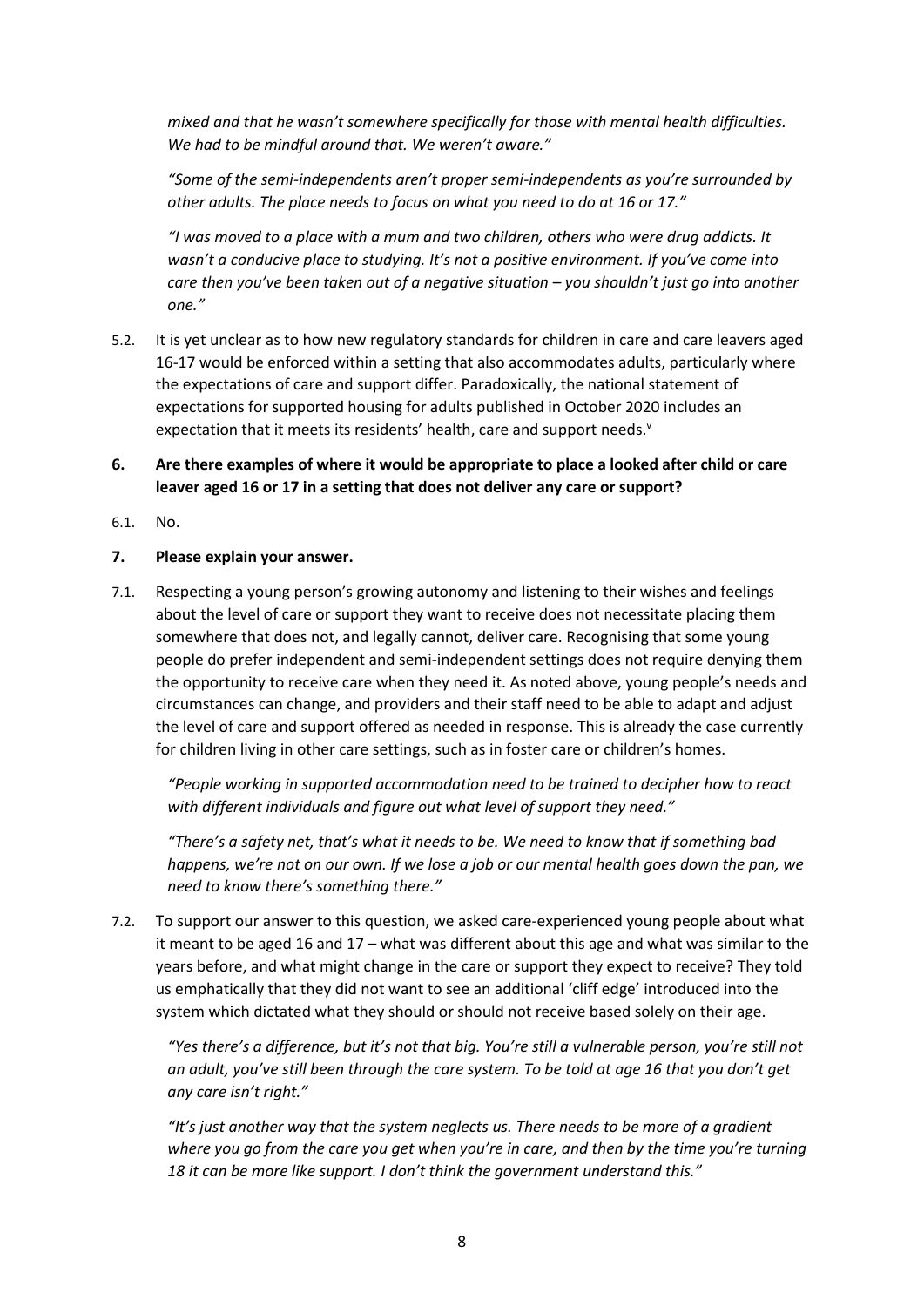*"There's that societal thing with being 16 which means you've got a bit more responsibility. Suddenly you've actually got some choice. Life's a bit serious now, you're not really a kid now. There's a bit of an independence feeling which hits you."*

*"At 16 and 17 yes you can live on your own and you've got that freedom and independence, but looking back to myself, I was just broadening and thinking about others then."*

*"At 16 and 17, you kind of think you know it all so you need people to look up to, who you see as role models. You still need that consistent person there that shows they care. There are going to be boundaries, but the consistency of someone who cares is important at any age."*

*"Moving into semi-independent needs to be less of a shock, but this isn't always possible in places like hostels or without much key worker support. In my supported lodgings placement, it was just one woman living in her house. It started off with her cooking meals with me in mind about half the nights in a week. You've not got the weight of doing it every night. She would ask if I needed help with my washing if she had some space. It reminded me of the things I then needed to do which you just don't consider. It's having those little reminders and in-between things you do to care and support that young person. That can gradually loosen off as you get to know that person."*

*"My foster mum had that trust. She would give a knock, she'd never intrude, but she'd keep on top of those kind of things."*

*"16 and 17 year olds are getting a bit older, they're getting a bit more independent, they're pushing away, but I think they need to give them that bit of freedom but still be there like a parent."*

### **Introducing national standards for independent and semi-independent provision that accommodates 16 and 17 year old looked-after children and care leavers.**

- **8. Are the proposed national standards missing anything that you would expect of any provider of independent and/or semi-independent provision?**
- 8.1. Yes. The proposed national standards omit a number of essential aspects of high-quality care and support present within existing standards for both children's homes and fostering.
- 8.2. We maintain that the starting point to understand what care and support in independent and semi-independent settings should look and feel like for young people is the existing children's homes standards. Children's homes predominantly care for young people aged between 14 and 17 years old<sup>vi</sup> and quality standards were developed alongside this age group. This is backed up by what care-experienced young people told us about the nature of what changes for them at the age of 16 and 17 and what doesn't (see responses to 7.2 above). What is described above and below – and what young people want and expect to receive at this age when living in care – looks like **care**.
- 8.3. We asked care-experienced young people to compare and contrast the proposed national minimum standards for supported accommodation with the existing children's homes quality standards to understand what they liked and didn't like and what felt missing in either set of standards, and what they felt might need adapting for 16-17 year olds living in independent or semi-independent settings, if anything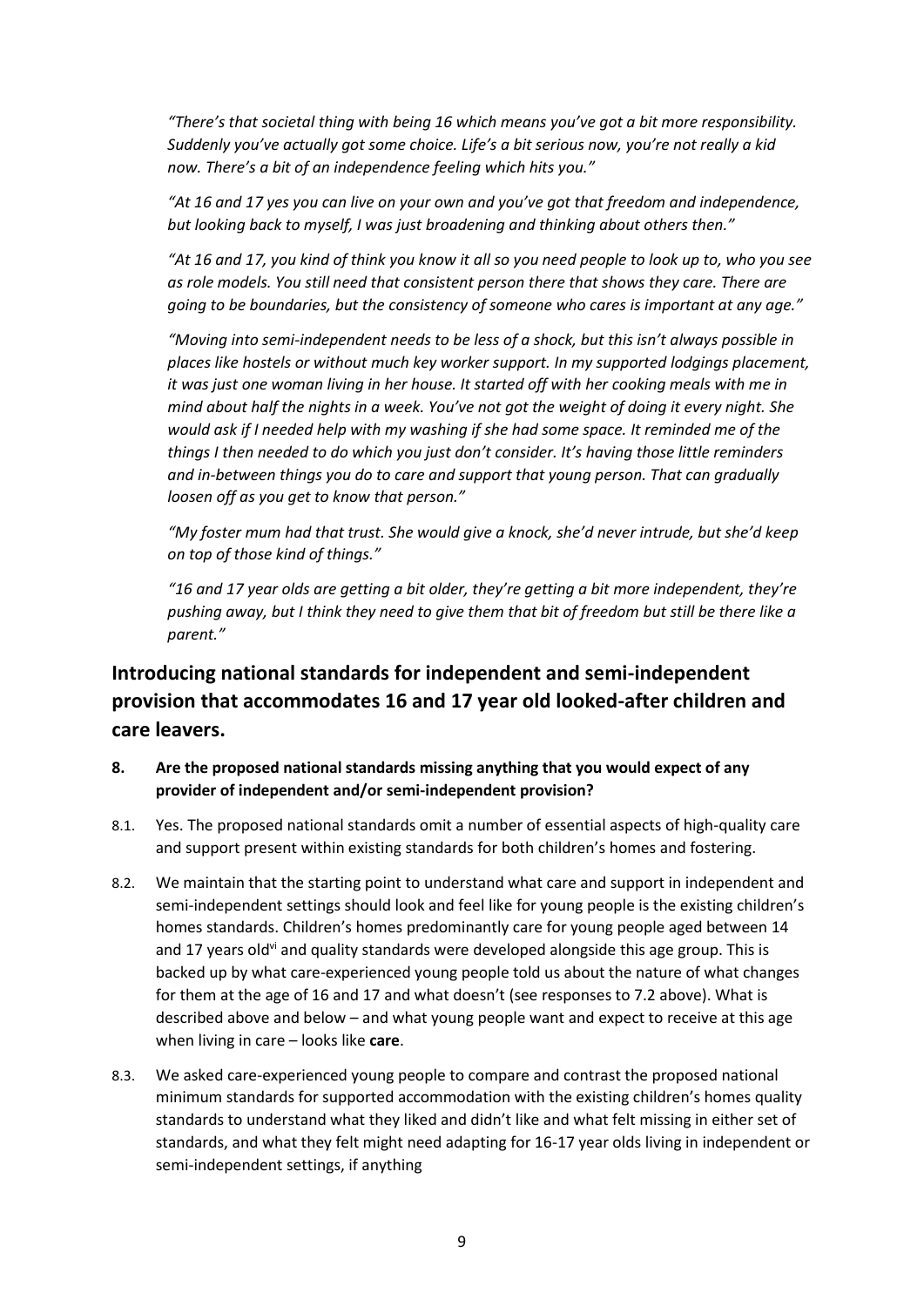8.4. Generally, they felt the draft supported accommodation standards positively recognised the individual needs of each young person and that support should be tailored to them. This was seen as particularly important for the 16-17 age range as it marks a period of often significant change and development.

*"It's not quite bespoke but in a way it's created to the young person. Every young person is different and will be at different stages."*

*"They seem to have a good amount of information surrounding it, in terms of the different pockets of support that are implemented."*

8.5. However, all of those we spoke to were concerned about the lack of specificity and detail, and the risks this could create for a young person who would live in settings governed by these standards.

*"It's very surface. It's very vague."*

*"It's very, very basic. It's just a given. It shouldn't have to be written down."*

Accompanying this, all didn't feel the standards went far enough to describe what a good standard of support would look like. Some raised their concerns that poorly-written standards would continue to provide too much flexibility for providers and local authorities to interpret how they wanted to, resulting in them 'getting away with what they could' and delivering poor experiences for those living there.

*"It looks as though they're just trying to meet minimum requirements."*

*"It's very, very basic. It's just a given. It shouldn't have to be written down."*

*"Wow. This is just a landlord. All I see from that is just a tenancy agreement. It's just so clinical. There's no care. It looks like a tenancy agreement, not a home. You're not doing anything for that young person, just making sure they've got a roof over their head…"*

*"This is so important it shouldn't even be a question. This should just be a given. If you go into care at 15, 16, you tend to go into semi-independent. You're a child about to become a young adult. Maybe you're doing an apprenticeship or A Levels. You need this kind of support where someone is helping you figure out things."*

*"It's so bland and so dehumanising. It's not got a human touch... Young people, they need more love and care. They're going to be really mad when these young people are transitioning to being adults in society and they can't function properly because they've not experienced what it's like to have a proper life, to love and be loved and to show care and affection."*

*"What I'm scared of with these standards is that if it's not written word for word what they need to spend money on, including external providers that will support, then they will not spend that money… Consistency is important so nobody feels hard done by. They need to say 'in every room, make sure there's a chest of drawers, a wardrobe etc'."*

8.6. The use of words such as 'good', 'adequate' and 'reasonable' were flagged as problematic given experiences of different professionals' interpretations of this previously which suggested they deserved only the minimum and played into a narrative of care-experienced young people as 'undeserving'.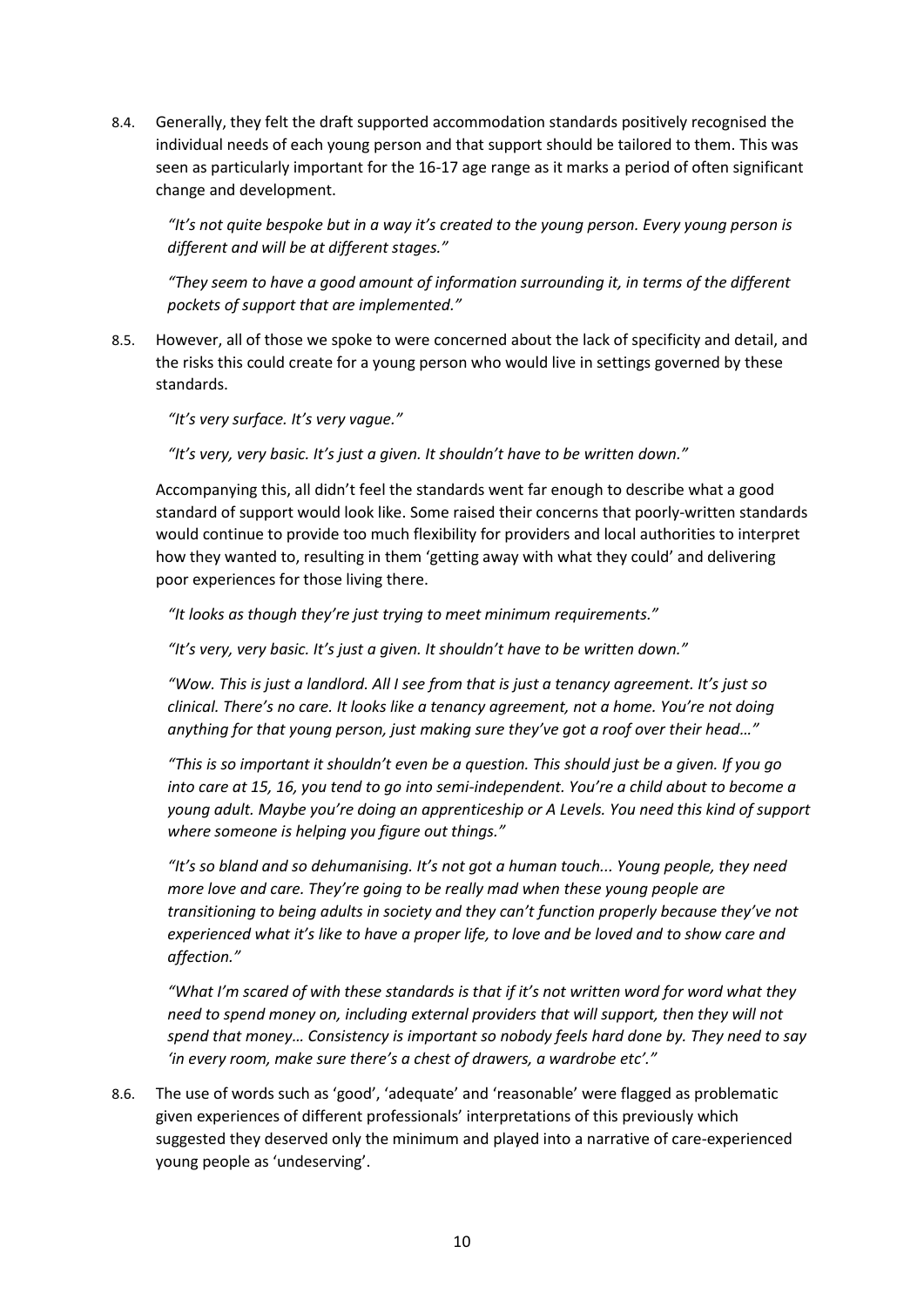*"When people hear children in care, they think a 'good standard' is the cheapest thing they'd never put in their own houses… You wouldn't do that to a 16 year old child that's visiting your home. But when people deal with care leavers they think they'll just accept anything. They need to accommodate them and give them a choice, be inclusive."*

*"What does a 'good' standard even mean? What's a comfortable space? There should be a blueprint of what good accommodation is so there's no grey area."*

*"This is what they like to do. It's how they can then turn around and say 'oh, but two bags is reasonable'."*

(Re: provision of information pack and written agreements): *"It's not 'take this and go away'. That's not the right attitude to have. It's more someone actually sitting down to speak with you. It should be more accommodating. The message I got is they want to do the right thing and it's an okay idea, but how's it going to be implemented?.. For a young person, there's so much going on it's hard to digest all at once and know what means what. It's too formal. There's people using all these big words and they have all the power and I don't know what's going on."*

*"If you ask for something else, they raise they eyebrows and they act a certain way and it makes you feel uncomfortable. 'You should be grateful' – you wouldn't put these things in your house, so why should I have to?"*

8.7. Those we spoke to wanted aspirational standards which described what high quality accommodation looked like – not what the minimum expected should be. Young people said any standards could and should be adapted by staff in independent and semi-independent settings so that the focus was more on preparing young people to make decisions themselves and giving them additional freedom so it was important they didn't start from a minimal basis; it was seen as easier and more helpful to start from a higher expectation of care and support and then reduce as needed, rather than put the onus on a young person to ask for more when they needed it.

*"If that [supported accommodation standards] was to be merged with this [children's homes standards], it would provide a really good framework. If they looked at these to help create the plan, maybe there would be things that needed to be reduced."*

*"This one's got a more parenting, loving sort of feeling to it whereas the other ones were talking about someone who wasn't quite family, but still a corporate parent up until the age of 18."*

8.8. Some specific areas were identified as missing from the proposed national standards, particularly when compared to the existing children's homes quality standards.

*"The good thing with these is that they're more specific and more thought out for people in care where you need that support."*

*"I feel a lot of these should really be in. A lot of the time they go on about a step before going into proper independence, and that's when you need all of this."*

*"It feels like it's wanting to elevate the young person a bit more, although it's still a bit stafforientated. A child is not a job."*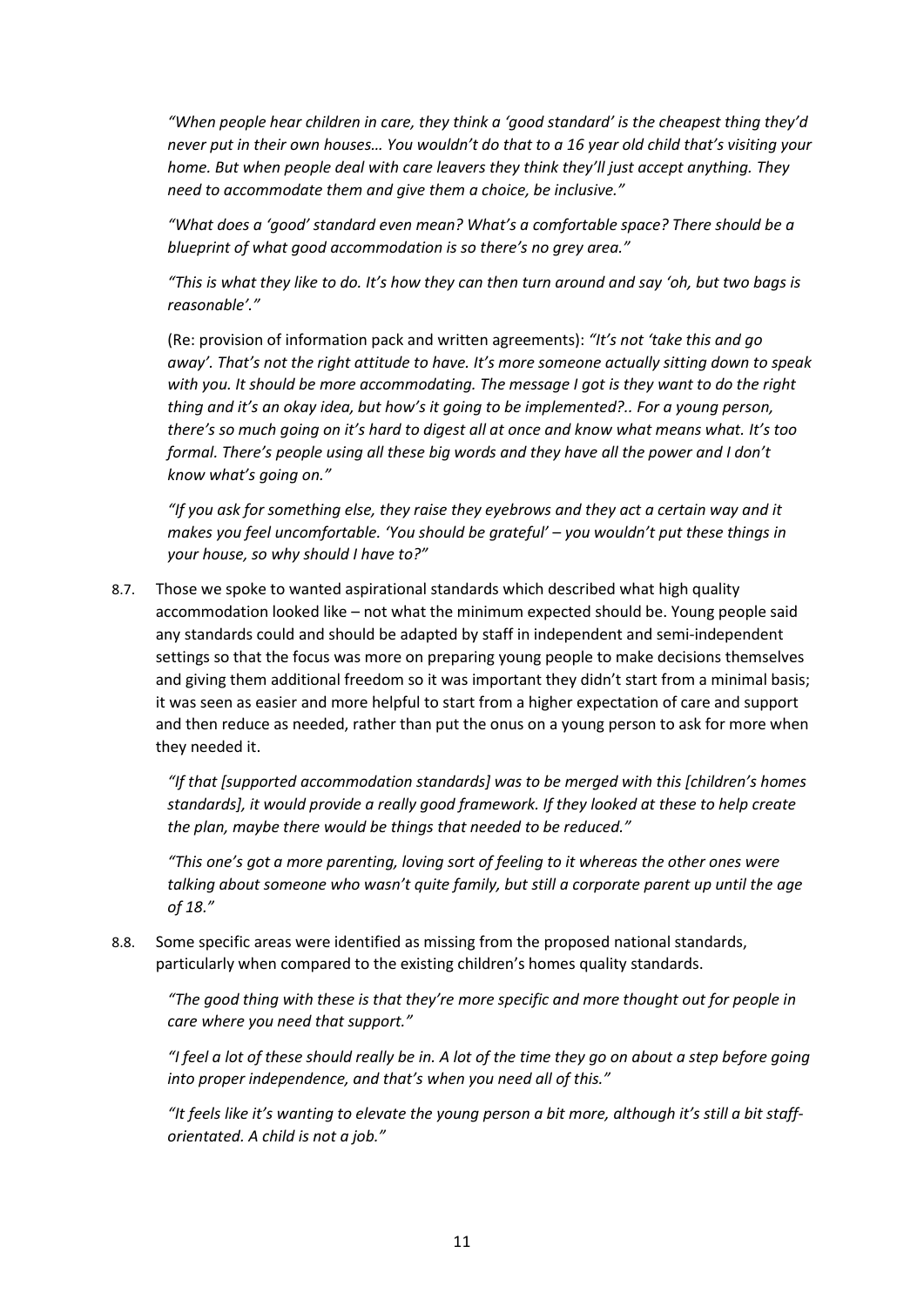*"I think there needs to be something that doesn't feel as heavy as 'complain' – it feels quite daunting… It's one thing that people maybe don't really like to use or don't use it because they don't feel listened to from past experiences… Maybe 'raise an issue' or a council meeting?"*

8.9. Educational support (i.e. 'the education standard') was seen as a crucial element of what highquality supported accommodation settings should provide given the importance of education at this age.

*"16 or 17 is an incredibly important age. That's the age you're deciding the direction for the rest of your life… I dropped out of education when I was 17 and went into supported lodgings. All they cared about was me getting a job. They didn't care what it was as long as I was bringing in money. It was a supported lodgings placement but even the support didn't exist."*

*"I needed education support back then at 16 still into college. I knew college was my last stage of education so I had to knuckle down. I asked for a laptop but I wasn't entitled to one anymore, even though my younger foster sibling was. There were only certain things that my foster carer could support me with."*

8.10. Understanding and developing positive relationships, and support to learn more about what mutual respect and trust looks like (i.e. 'the positive relationships standard'), was emphasised strongly as requiring inclusion within any setting accommodating young people aged 16 and 17.

*"You could have someone with a limited capacity to understand social constructs and situations. Some people can be 16 or 17 and have no idea what's acceptable in relationships. This is the stage which is supposed to make you feel much more comfortable going into your first flat. It's small things like that you're not always taught."*

*"It's important to understand how to speak to people at work compared to those in your semi-independent. You really struggle to understand what's acceptable behaviour when you're in care."*

8.11. Many noted the importance of proactive care and support from professionals where they are living rather than the limited help articulated by staff in the current draft standards. What young people describe below is more consistent with 'the quality and purpose of care standard' which describes how staff provide personalised care that meet each child's needs, and 'the health and well-being standard' which describes how staff should ensure each child has access to treatment and other services as they require.

*"I had an issue when I moved into supported accommodation where I dropped all my mental health support as it was a 2 hour journey on public transport, and I had nobody to help me and try and get closer support. It should be key workers' role to support with this. A lot of the time social workers or personal advisors don't have enough time – they're very pressed. Sometimes the people that you live with are the best ones to help. You have an expectation that they're the ones who are supposed to support you with everyday things like appointments or job interview travel."*

*"When I was younger I hated having professionals in my life. Hated it, hated it, hated it. But there's a reason why I hated it so much. It's because they were professionals. I had a couple of workers that I loved. There was one - she was like my godmother. She was my go-to… I*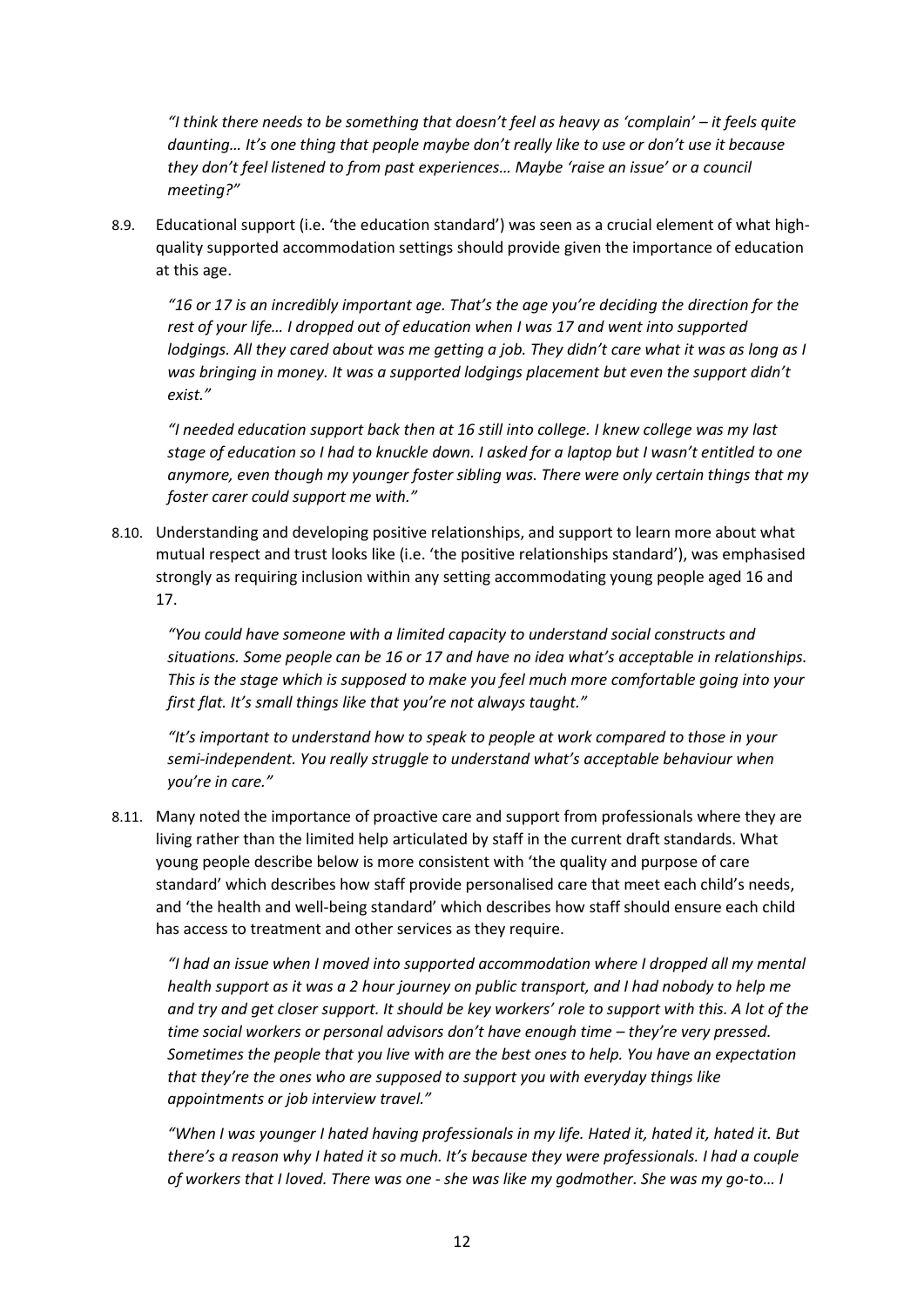*used to literally go and have McDonalds with her every evening because she was my safe person. Young people need an army of professionals, but their approach needs to be so different. It should be that care, that 'I'm here for you, I'm there to support you'. Really care and love that person."*

8.12. Advocacy support was also identified as a vital element given the reduction in visible support for helping young people with articulating views, wishes and feelings when older in care.

*"I'll mention it because it stands out. 16 and 17 year olds are still children and eligible to have an advocate who obviously pushes and supports the young person's views, wishes and feelings. It [the supported accommodation standards] didn't promote as confidently about supporting the young person's views, wishes and feelings. And I think that's important because what I've seen and what I've heard from my experience is that, once people turn 16 or 17, and especially if they've come out of foster care and gone into supported accommodation, they lose some of that representation and same support or guidance. They're still children, they're still learning. They don't need to be patronised but still have that same parenting technique. It still comes down to how do you want your own child at that age to be treated."*

- **9. Are there any elements of the proposed national standards that you think would be difficult for providers to implement? If yes, why?**
- 9.1. n/a
- **10. Which elements of the proposed national standards do you expect would carry the most significant costs? Please explain your answer, providing estimates of cost where possible.**
- 10.1. n/a
- **11. How much do you expect the costs of provision to increase by if these national standards are introduced? Please explain your answer, providing estimates of cost where possible.**
- 11.1. n/a

### **Introducing Ofsted-led registration and inspection of independent and semiindependent provision.**

- **12. What do you think the main advantages would be of a model where Ofsted registers and inspect at individual-setting level (model 1)?**
- 12.1. Individual-setting level registration and inspection would go further to ensure a consistent focus on the experiences of young people living there. They would enable more extensive conversations with children so the quality of the care and support they receive can be sufficiently understood and monitored.
- **13. What do you think the main disadvantages would be of a model where Ofsted registers and inspect at individual-setting level (model 1)?**
- 13.1. n/a
- **14. What do you think the main advantages would be of a model where Ofsted registers and inspects at provider level (model 2)?**

14.1. n/a